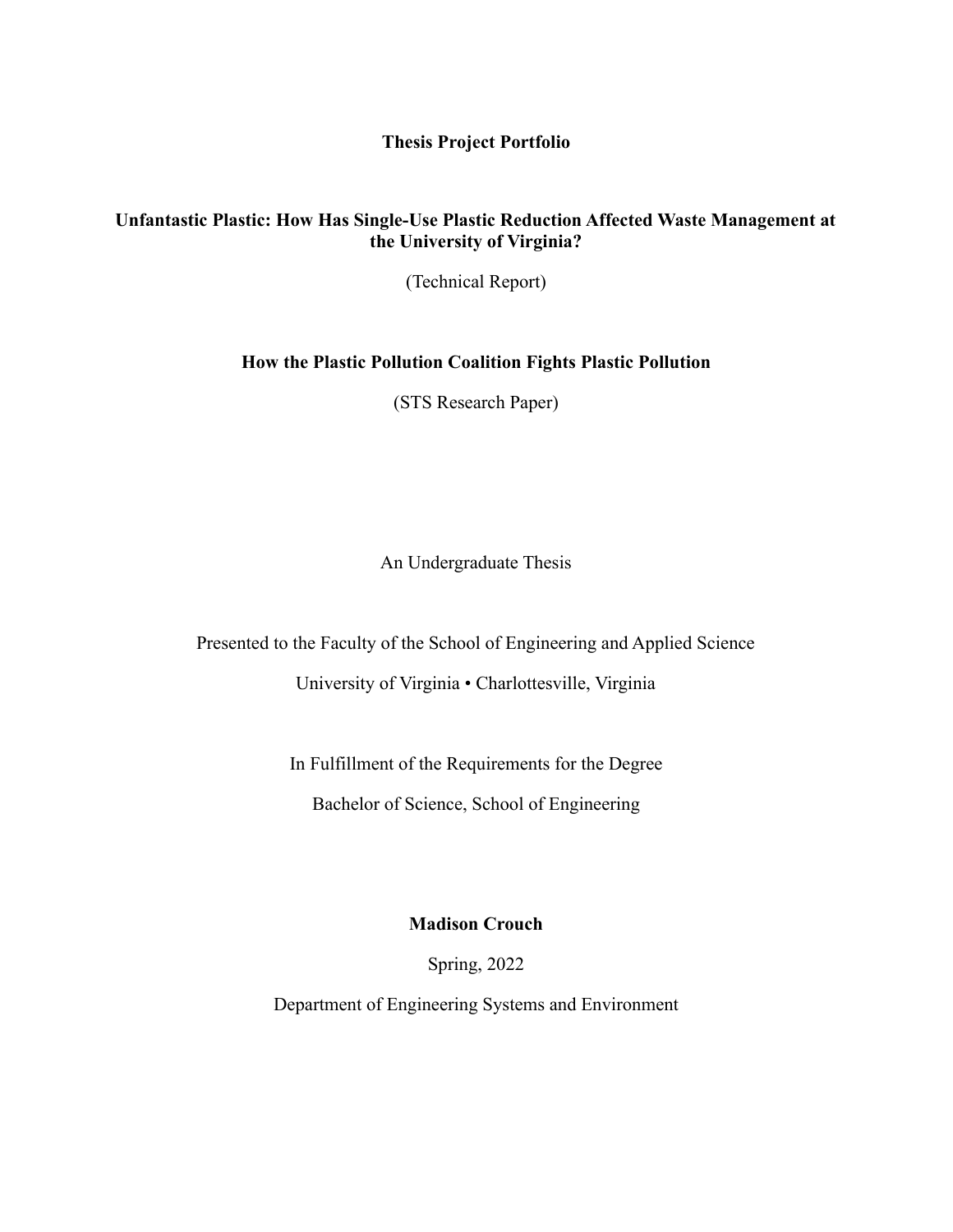## **Table of Contents**

| Unfantastic Plastic: How Has Single-Use Plastic Reduction Affected Waste Management at the |  |
|--------------------------------------------------------------------------------------------|--|
|                                                                                            |  |
|                                                                                            |  |
|                                                                                            |  |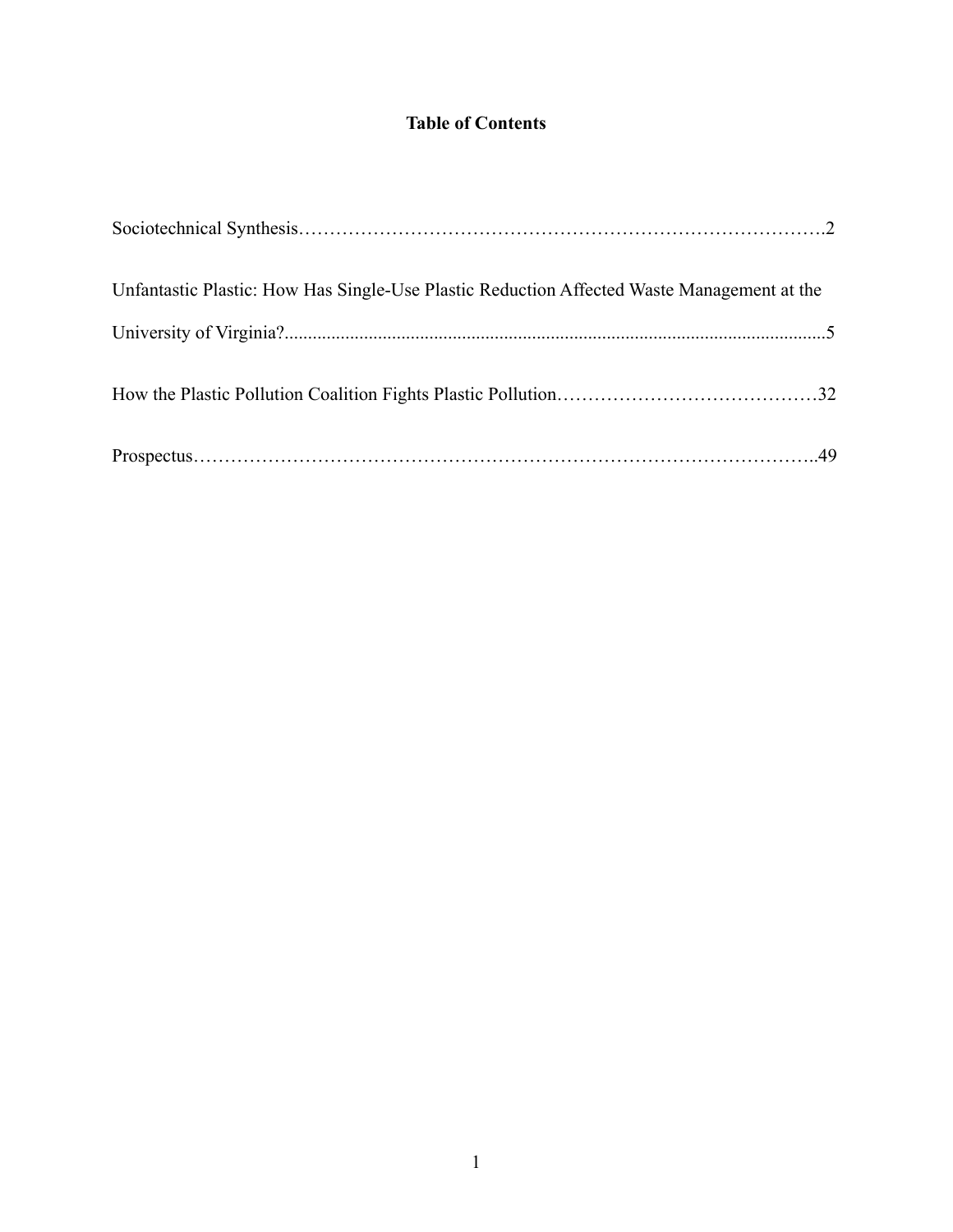## **Sociotechnical Synthesis**

Waste is a very important and pressing issue in the area of environmental and human health. Trash creates greenhouse gas emissions, harms plants and wildlife, and can be toxic to humans. Therefore, both my technical and socio technical projects focus on the issue of waste, though in different contexts. The technical project is focused on the actual numbers associated with the landfilled, composted, and recycled waste at the University of Virginia, and analyzes the impact of Executive Order 77 banning single use plastic. In contrast, the sociotechnical project looks at the techniques that the Plastic Pollution Coalition, an advocacy organization, uses to spread their message. Together, these projects explore the question of how global waste production can be reduced.

My technical project is titled Unfantastic Plastic: How Has Single-Use Plastic Reduction Affected Waste Management at the University of Virginia. The purpose of this project is to analyze UVA's current waste stream and its effects on various sustainability goals. UVA has many sustainability goals, and the most notable ones to this project are their greenhouse gas emissions and landfilled waste goals. UVA is striving to be carbon neutral by 2030 and fossil fuel free by 2050, and to reduce landfilled waste to 30 percent of 2010 levels by 2030. With these goals in mind, metrics such as cost and greenhouse gas emissions were calculated based on UVA's status quo waste system that includes landfilled, composted, and recycled items. 2018 was used as the status quo year, and waste data was obtained from facilities management to determine each metric. In order to find emissions data for composting, landfilling, and recycling, we used data from sources like the EPA and published studies. After completing the status quo model, 2021 data was put into the model and the different waste composition was factored in to create different metrics. Within these models, different waste management strategies were

2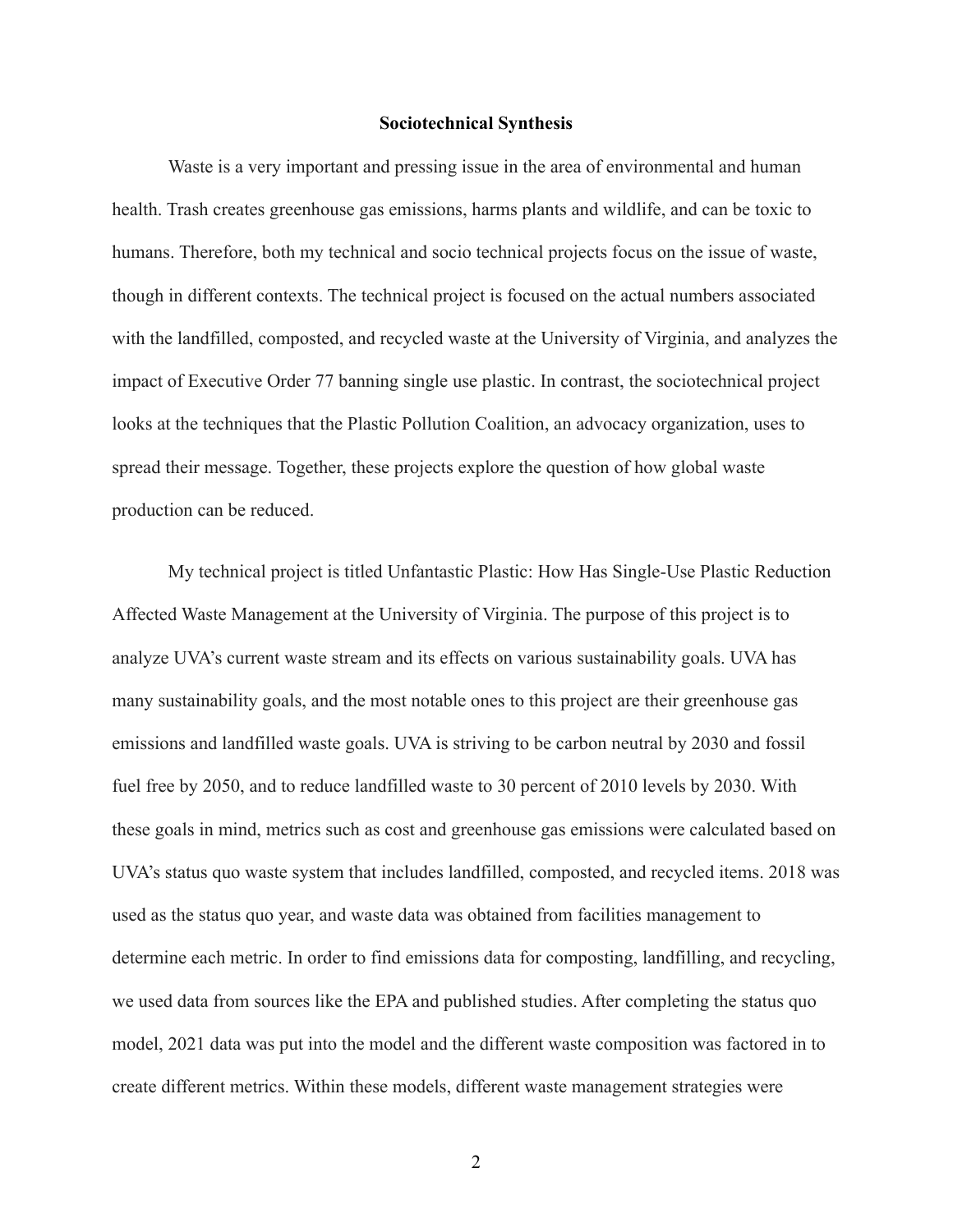identified and analyzed to determine which strategy would produce the least greenhouse gas emissions and help UVA reach its sustainability goals. Surprisingly, when all of the waste data was analyzed, composting produced more GHG emissions per ton of waste than landfilling. While this was not the expected result, we determined that simply looking at the emissions data does not tell the whole story, and that composting also reduces land use and the health and environmental issues associated with landfills. With the Executive Order 77 which banned single use plastic in state facilities, composting is anticipated to increase at UVA. Therefore 4 scenarios were analyzed projecting changes to the aluminum, plastic, and compostables produced by UVA that might occur in the future. These scenarios can give UVA a better idea of how to prepare for the changes in its waste stream. There are many future questions that need to be answered around the waste management issue at UVA, and by creating this model, we hope to help future groups better manage and reduce UVA's waste.

My sociotechnical project is titled How the Plastic Pollution Coalition Fights Plastic Pollution and is an overview and evaluation of the most commonly used and effective techniques used by the Plastic Pollution Coalition (PPC). The PPC is a non-profit fighting against plastic pollution and consists of over 1,200 businesses, advocates, and individuals working together to spread the message of cutting plastic use. After analyzing the PPC's website and materials, I determined that the top three techniques were building a coalition, using social media, and providing small actions such as petitions and pledges for members or anyone else who wants to be involved. After identifying these techniques, I evaluated their effectiveness by researching studies that explored how they work in activism. I found that coalition building is a very effective and useful way to create a large community and bring in diverse perspectives to create meaningful change. I also found that using social media is an effective way to quickly and easily

3